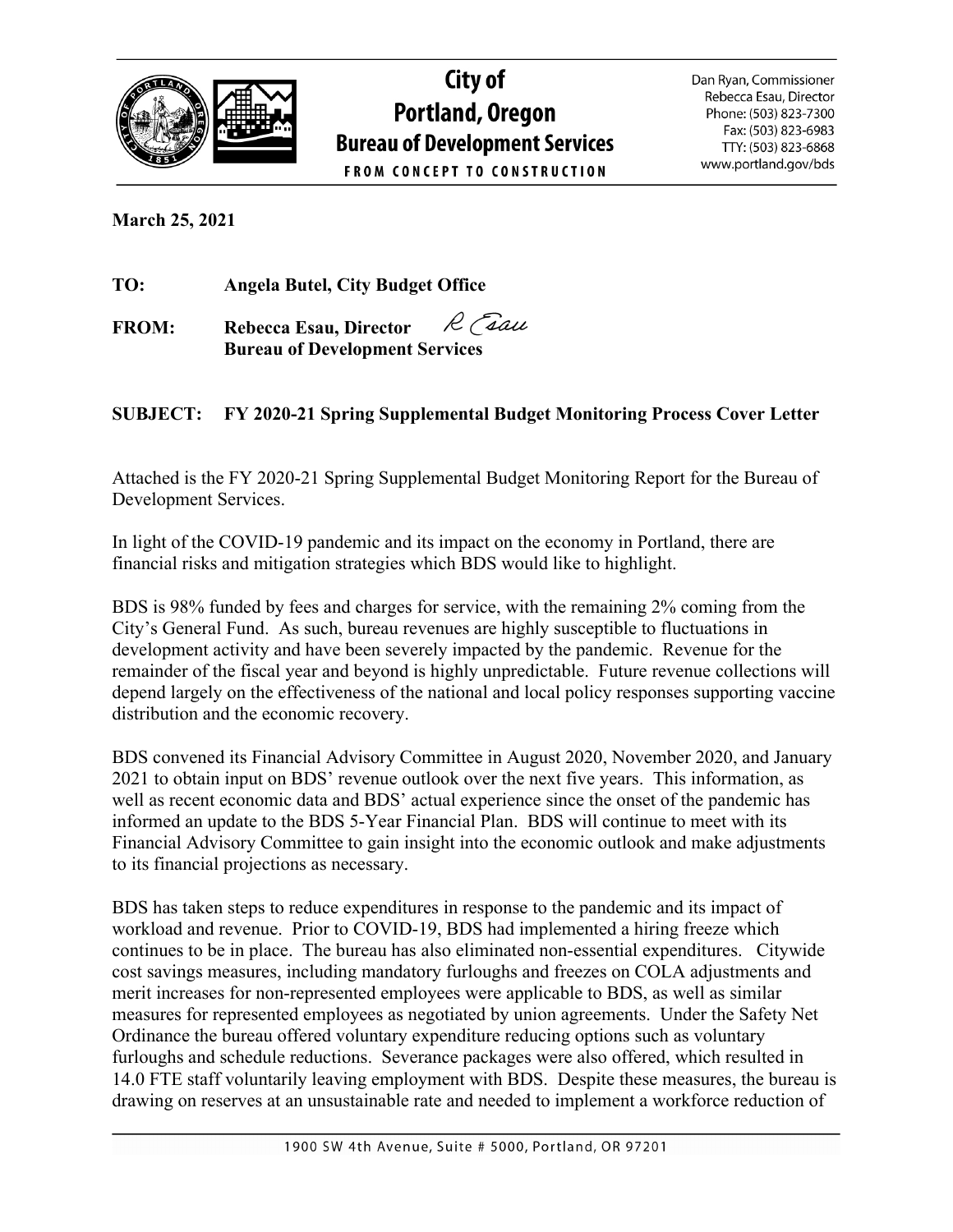12.0 FTE in March 2021. Additional layoffs will be necessary unless the economic outlook changes drastically in the very near future or additional revenue sources are identified and made available to the bureau.

The adjustments BDS is making in the FY 2020-21 Spring Supplemental Budget Monitoring Report are largely technical in nature. The report includes the following requests:

### **Interagency space rent adjustment**

This is an adjustment to BES, BTS, Fire, Parks, PBOT, and Water interagency space rental agreements in the 1900 Building due to a decrease in the blended rental rate charged on City occupied office space in the downtown core. The total adjustment is a \$13,535 decrease to interagency rent.

### **Adjustment reallocating capital project expenditures**

This is a technical adjustment reallocating capital projects for expenditures related to the development and enhancements of software systems used in the permitting and inspections process. There is no change in overall bureau appropriations.

### **Adjustment to IA with BTS**

This is a technical adjustment reallocating between expense categories in the BDS interagency agreement with the Bureau of Technology Services. There is no change in overall bureau appropriations.

### **Adjustment to Beginning Fund Balance**

This is a technical adjustment to correct the budgeted beginning fund balance to be identical to the actual beginning fund balance.

If you have any questions about this BDS Budget Monitoring Report, please contact Kyle O'Brien, BDS Finance Manager, at 503-865-6430 or [kyle.obrien@portlandoregon.gov.](mailto:kyle.obrien@portlandoregon.gov)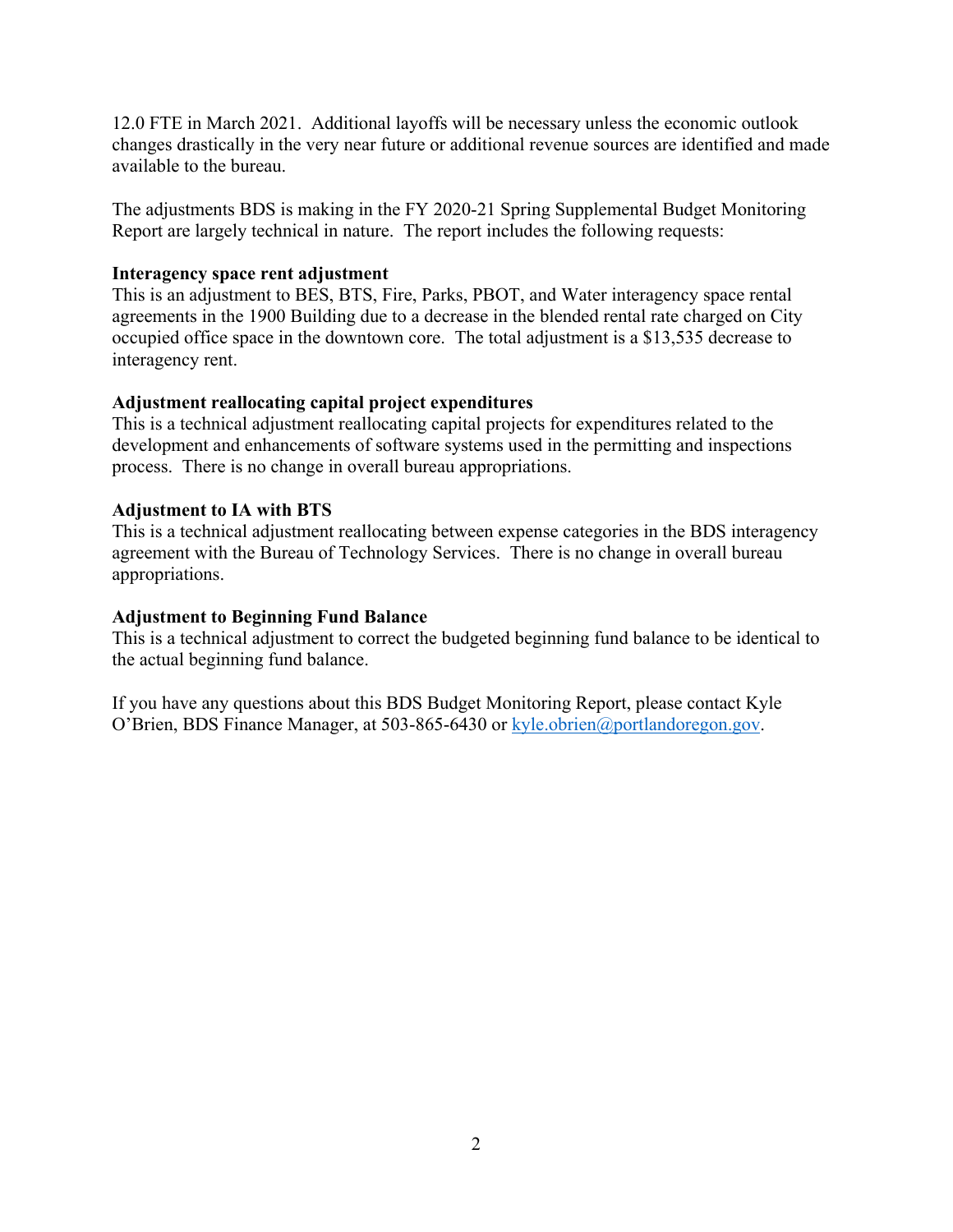# Page 1 of 4 Run Time: 12:56:56 PM

# **DS - Bureau of Development Services DP Type Other Adjustments**

**Request Name:** 11623 -Interagency Space Rent Adjustment

### **Package Description**

This is an adjustment to BES, BTS, Fire, Parks, PBOT, and Water interagency space rental agreements in the 1900 Building due to a decrease in the blended rental rate charged on City occupied office space in the downtown core. The total adjustment is a \$13,535 decrease to interagency rent.

### **Service Impacts**

| <b>Account Name</b> |                     | 2020-21 SPRING Requested<br>Adj |
|---------------------|---------------------|---------------------------------|
| Expense             | Contingency         | $-13,535$                       |
| <b>Expense</b>      | Sum:                | $-13,535$                       |
| <b>Account Name</b> |                     | 2020-21 SPRING Requested<br>Adj |
| Revenue             | Interagency Revenue | $-13,535$                       |
| <b>Revenue</b>      | Sum:                | $-13,535$                       |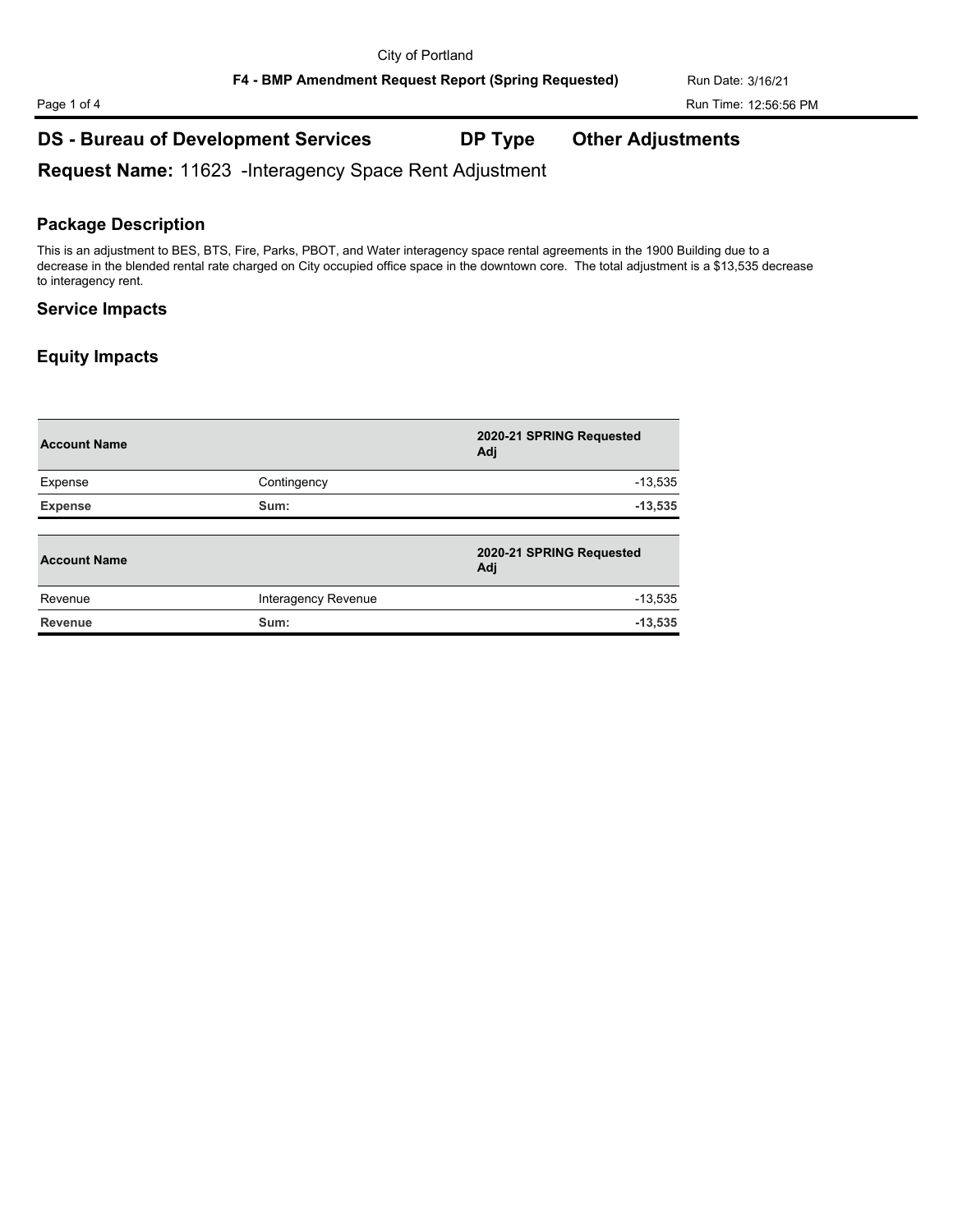# **DS - Bureau of Development Services DP Type Technical Adjustments**

**Request Name:** 11624 -Adjustment reallocating capital project expenses

### **Package Description**

This is a technical adjustment reallocating capital projects for expenditures related to the development and enhancements of software systems used in the permitting and inspections process. There is no change in overall bureau appropriations.

### **Service Impacts**

| <b>Account Name</b> |                                        | 2020-21 SPRING Requested<br>Adi |
|---------------------|----------------------------------------|---------------------------------|
| Expense             | Capital Outlay                         | 120,000                         |
|                     | <b>External Materials and Services</b> | $-120,000$                      |
|                     | Internal Materials and Services        | $\Omega$                        |
|                     | Personnel                              | $\Omega$                        |
| <b>Expense</b>      | Sum:                                   | 0                               |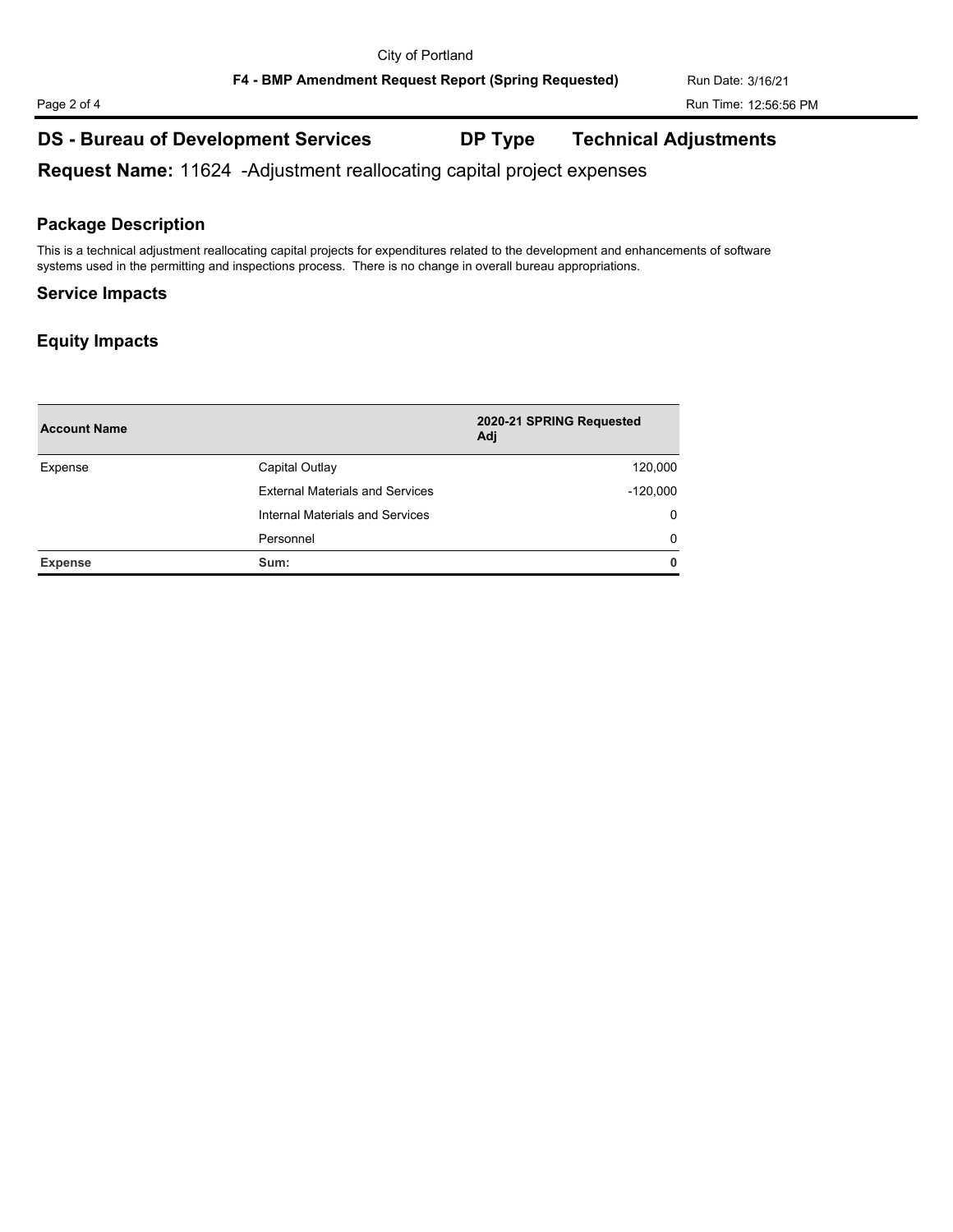# Page 3 of 4 Run Time: 12:56:56 PM

# **DS - Bureau of Development Services DP Type Technical Adjustments**

**Request Name:** 11632 -Adjustment to IA with BTS

### **Package Description**

This is a technical adjustment reallocating between expense categories in the BDS interagency agreement with the Bureau of Technology Services. There is no change in overall bureau appropriations.

### **Service Impacts**

| <b>Account Name</b> |                                 | 2020-21 SPRING Requested<br>Adj |          |
|---------------------|---------------------------------|---------------------------------|----------|
| Expense             | Internal Materials and Services |                                 | $\Omega$ |
| <b>Expense</b>      | Sum:                            |                                 | 0        |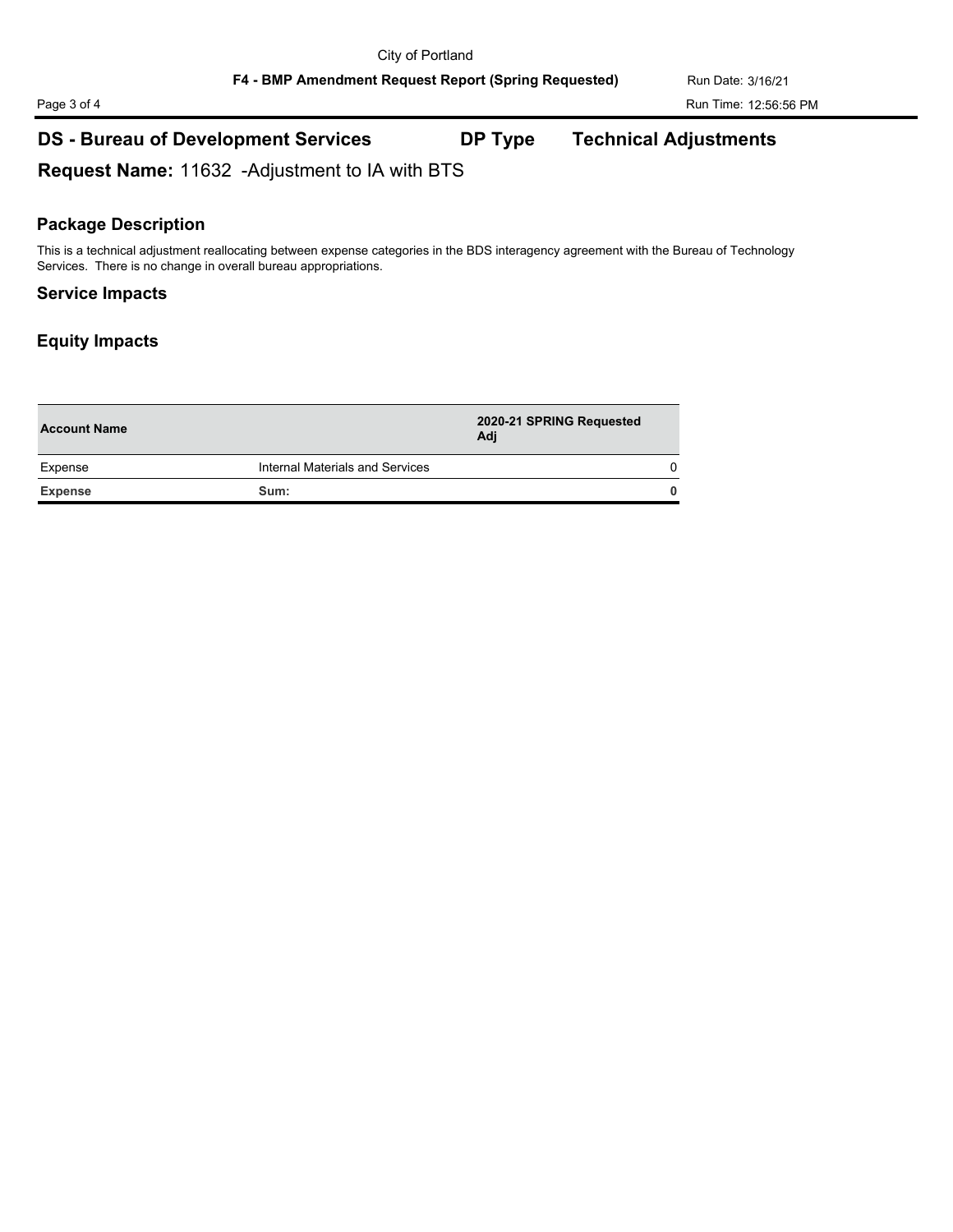# Page 4 of 4 Run Time: 12:56:56 PM

# **DS - Bureau of Development Services DP Type Contingency**

**Request Name:** 11635 -Adjustment to Beginning Fund Balance

### **Package Description**

This is a technical adjustment to correct the budgeted beginning fund balance to be identical to the actual beginning fund balance.

### **Service Impacts**

| <b>Account Name</b> |                        | 2020-21 SPRING Requested<br>Adi |
|---------------------|------------------------|---------------------------------|
| Expense             | Contingency            | $-6,420,413$                    |
| <b>Expense</b>      | Sum:                   | $-6,420,413$                    |
| <b>Account Name</b> |                        | 2020-21 SPRING Requested<br>Adj |
| Revenue             | Beginning Fund Balance | $-6,420,413$                    |
| <b>Revenue</b>      | Sum:                   | $-6,420,413$                    |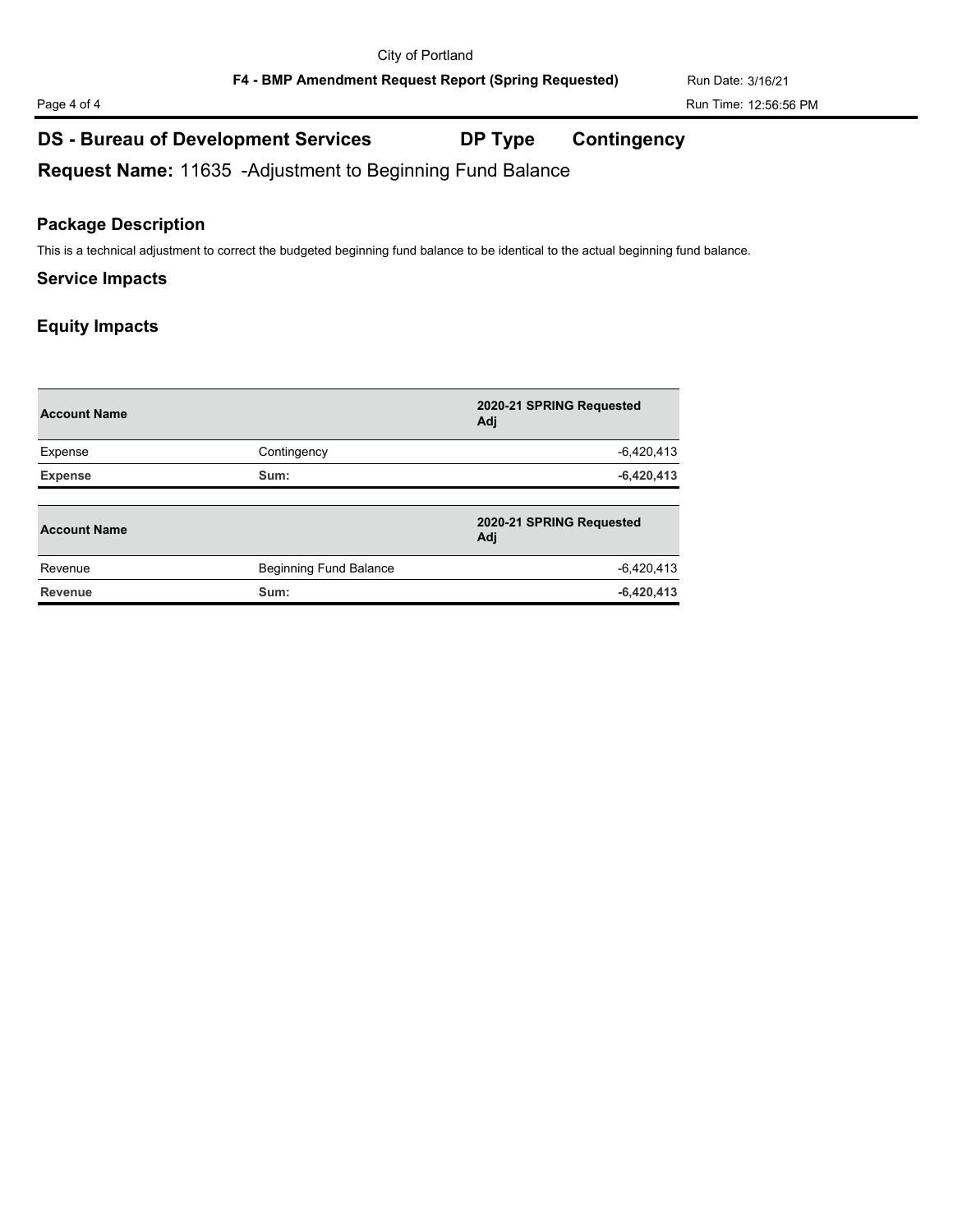### **Bureau of Development Services - Fund 203**

| <b>Major Object</b>                    | 2020-21 SPRING<br><b>Requested Total</b>        | 2020-21 March<br><b>Actuals YTD</b> | <b>2020-21 SPRING</b><br>Projection        | % Projected Actuals<br>to Requested Total |
|----------------------------------------|-------------------------------------------------|-------------------------------------|--------------------------------------------|-------------------------------------------|
| Capital Outlay                         | \$120,000                                       | \$98,054                            | \$118,054                                  | 98%                                       |
| Contingency                            | \$49,519,224                                    | \$0                                 | \$55,225,908                               | 112%                                      |
| <b>Debt Service</b>                    | \$1,500,820                                     | \$105,475                           | \$1,500,820                                | 100%                                      |
| <b>External Materials and Services</b> | \$7,430,587                                     | \$3,250,256                         | \$4,807,559                                | 65%                                       |
| Fund Transfers - Expense               | \$2,753,546                                     | \$1,801,614                         | \$2,753,546                                | 100%                                      |
| Internal Materials and Services        | \$16,547,830                                    | \$9,808,352                         | \$15,679,699                               | 95%                                       |
| Personnel                              | \$52,128,152                                    | \$32,884,482                        | \$49,336,397                               | 95%                                       |
| Sum:                                   | \$130,000,159                                   | \$47,948,233                        | \$129,421,983                              | 100%                                      |
| <b>Major Object</b>                    | <b>2020-21 SPRING</b><br><b>Requested Total</b> | 2020-21 March<br><b>Actuals YTD</b> | <b>2020-21 SPRING</b><br><b>Projection</b> | % Projected Actuals<br>to Requested Total |
| Beginning Fund Balance                 | \$77,903,484                                    | \$0                                 | \$77,903,484                               | 100%                                      |
| <b>Charges for Services</b>            | \$13,448,238                                    | \$8,417,568                         | \$13,005,142                               | 97%                                       |
| <b>Fund Transfers - Revenue</b>        | \$975,775                                       | \$660,517                           | \$975,775                                  | 100%                                      |
| Interagency Revenue                    | \$1,871,818                                     | \$162,741                           | \$1,871,818                                | 100%                                      |
| Licenses & Permits                     | \$33,783,927                                    | \$20,928,447                        | \$32,334,450                               | 96%                                       |
| Miscellaneous                          | \$2,016,917                                     | \$2,220,876                         | \$3,331,314                                | 165%                                      |
| Sum:                                   | \$130,000,159                                   | \$32,390,147                        | \$129,421,983                              | 100%                                      |

### **Revenue Discussion**

BDS reduced its budgeted revenue in the FY 2020-21 Fall BMP to account for changing expectations due to COVID-19 and revenues in most major categories are expected to be close to budgeted amounts. Miscellaneous Sources revenue is projected higher than budget mostly due to higher than expected lien receipts, including interest.

### **Revenue Risks**

Due to the cyclical nature of the construction industry, BDS revenues fluctuate significantly in response to changes in demand for services. BDS engages local economists through its Financial Advisory Committee when developing revenue projections for its Requested Budget and Five-Year Financial Plan, and this committee gave support for the revenue models and programmatic growth rates developed. However, due to the current COVID-19 pandemic, revenue for the remainder of the fiscal year and beyond is highly unpredictable.

### **Expenditure Discussion**

The difference between budgeted and projected Personal Services is due to vacant positions. The difference between budgeted and projected External Materials & Services primarily due to a freeze on all nonessential expenditures and decreased usage of contract employees.

### **Expenditure Risks**

Due COVID-19 and the Safety Net Ordinance the bureau offered voluntary expenditure reducing options such as voluntary furloughs and schedule reductions. As these measures were voluntary, staff may choose to participate or discontinue participation unexpectedly, leading to greater uncertainty to expenditure projections.

### **Other Notes**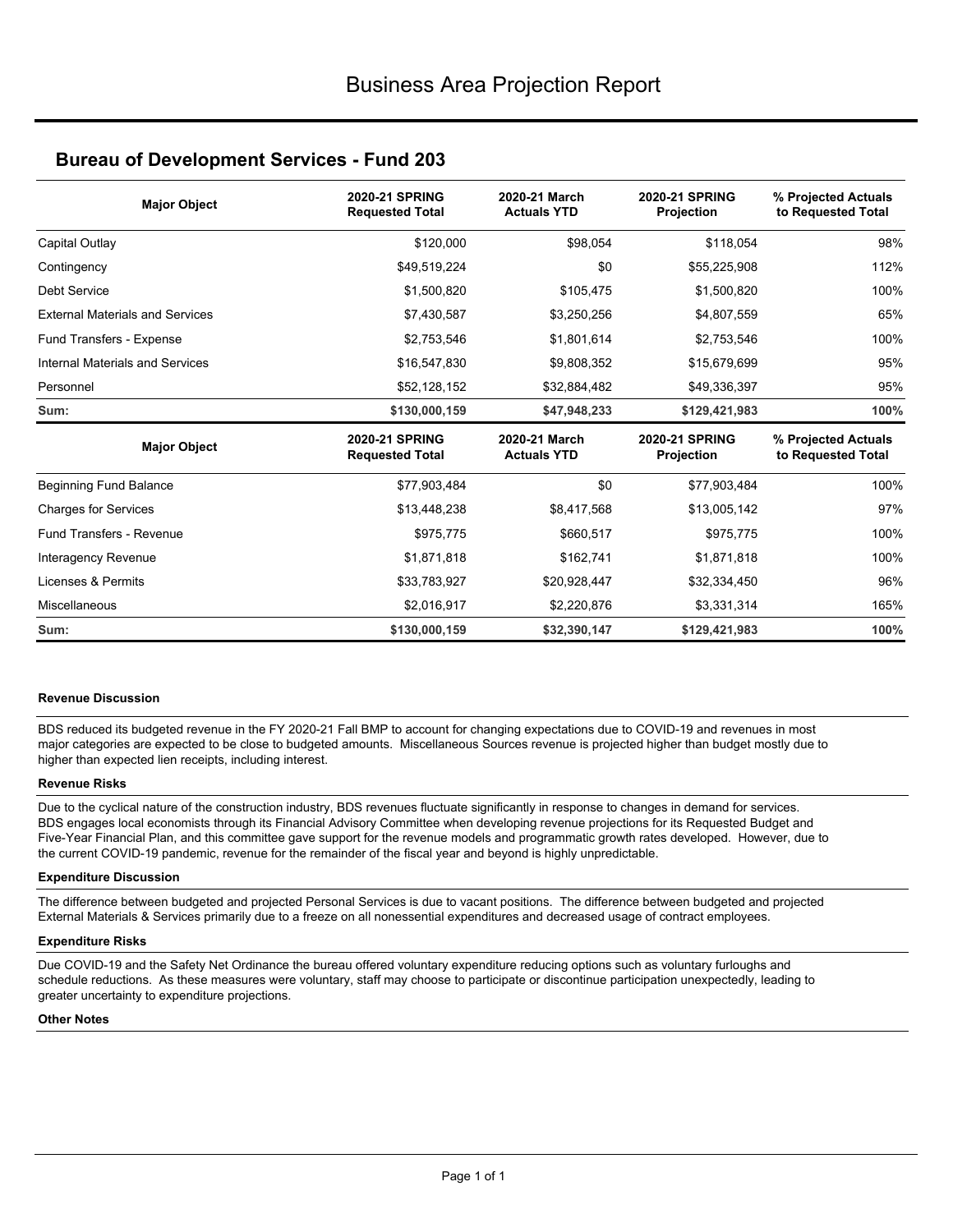# **Bureau of Development Services - Fund 203**

| <b>Major Object</b>                    | 2020-21<br><b>SPRING</b><br><b>Revised Base</b> | 2020-21<br><b>SPRING Total</b><br><b>ADJ</b> | 2020-21<br><b>SPRING</b><br><b>Requested</b><br>Total        | <b>Requested</b><br><b>Adjustment</b><br>as % of Total<br><b>Requested</b><br><b>Budget</b> | 2020-21<br>February<br><b>Actuals YTD</b> | 2020-21 March<br><b>Actuals YTD</b> | 2020-21<br><b>SPRING</b><br>Projection | % Projected Actuals<br>to Budget |
|----------------------------------------|-------------------------------------------------|----------------------------------------------|--------------------------------------------------------------|---------------------------------------------------------------------------------------------|-------------------------------------------|-------------------------------------|----------------------------------------|----------------------------------|
| Capital Outlay                         | $\mathbf{0}$                                    | 120,000                                      | 120,000                                                      | 100%                                                                                        | 98,054                                    | 98,054                              | $\mathbf 0$                            |                                  |
| Contingency                            | 55,953,172                                      | $-6,433,948$                                 | 49,519,224                                                   | $-13%$                                                                                      | $\mathbf 0$                               | $\mathbf 0$                         | $\mathbf 0$                            |                                  |
| Debt Service                           | 1,500,820                                       | $\mathbf 0$                                  | 1,500,820                                                    | 0%                                                                                          | 105,475                                   | 105,475                             | $\mathbf 0$                            |                                  |
| <b>External Materials and Services</b> | 7.550.587                                       | $-120.000$                                   | 7.430.587                                                    | $-2%$                                                                                       | 3.250.256                                 | 3,250,256                           | 4.807.559                              | 65%                              |
| Fund Transfers - Expense               | 2,753,546                                       | $\mathbf 0$                                  | 2,753,546                                                    | 0%                                                                                          | 1,801,614                                 | 1,801,614                           | $\Omega$                               |                                  |
| Internal Materials and Services        | 16,547,830                                      | 0                                            | 16,547,830                                                   | 0%                                                                                          | 9,808,352                                 | 9,808,352                           | $\Omega$                               |                                  |
| Personnel                              | 52,128,152                                      | $\mathbf 0$                                  | 52,128,152                                                   | 0%                                                                                          | 32,884,482                                | 32,884,482                          | 0                                      |                                  |
| Sum:                                   | 136,434,107                                     | $-6,433,948$                                 | 130,000,159                                                  | $-5%$                                                                                       | 47,948,233                                | 47,948,233                          | 4,807,559                              | 4%                               |
| <b>Major Object</b>                    | 2020-21<br><b>SPRING</b><br><b>Revised Base</b> | 2020-21<br><b>SPRING Total</b><br><b>ADJ</b> | 2020-21<br><b>SPRING</b><br><b>Requested</b><br><b>Total</b> | Requested<br>Adjustment<br>as % of Total<br>Requested<br><b>Budget</b>                      | 2020-21<br>February<br><b>Actuals YTD</b> | 2020-21 March<br><b>Actuals YTD</b> | 2020-21<br><b>SPRING</b><br>Projection | % Projected Actuals<br>to Budget |
| Beginning Fund Balance                 | 84,323,897                                      | $-6,420,413$                                 | 77,903,484                                                   | $-8%$                                                                                       | $\mathbf 0$                               | $\mathbf 0$                         | 0                                      |                                  |
| <b>Charges for Services</b>            | 13,448,238                                      | 0                                            | 13,448,238                                                   | 0%                                                                                          | 8,417,568                                 | 8.417.568                           | $\mathbf{0}$                           |                                  |
| Fund Transfers - Revenue               | 975.775                                         | $\mathbf 0$                                  | 975.775                                                      | 0%                                                                                          | 660.517                                   | 660.517                             | $\Omega$                               |                                  |
| Interagency Revenue                    | 1,885,353                                       | $-13,535$                                    | 1,871,818                                                    | $-1%$                                                                                       | 162,741                                   | 162,741                             | $\Omega$                               |                                  |
| <b>Licenses &amp; Permits</b>          | 33,783,927                                      | $\mathbf 0$                                  | 33,783,927                                                   | 0%                                                                                          | 20,928,447                                | 20,928,447                          | $\mathbf 0$                            |                                  |
| Miscellaneous                          | 2.016.917                                       | $\mathbf 0$                                  | 2.016.917                                                    | $0\%$                                                                                       | 2,220,876                                 | 2,220,876                           | $\mathbf 0$                            |                                  |
| Sum:                                   | 136,434,107                                     | $-6,433,948$                                 | 130,000,159                                                  | $-5%$                                                                                       | 32,390,147                                | 32,390,147                          | $\mathbf{0}$                           |                                  |
|                                        |                                                 |                                              |                                                              | Sum:                                                                                        | 80,338,380.34                             |                                     |                                        |                                  |
|                                        | 272,868,214                                     | $-12,867,896$                                | 260,000,318                                                  | $-5%$                                                                                       |                                           | 80,338,380                          | 4,807,559                              | 2%                               |
|                                        |                                                 |                                              |                                                              | Sum:                                                                                        | 80,338,380.34                             |                                     |                                        |                                  |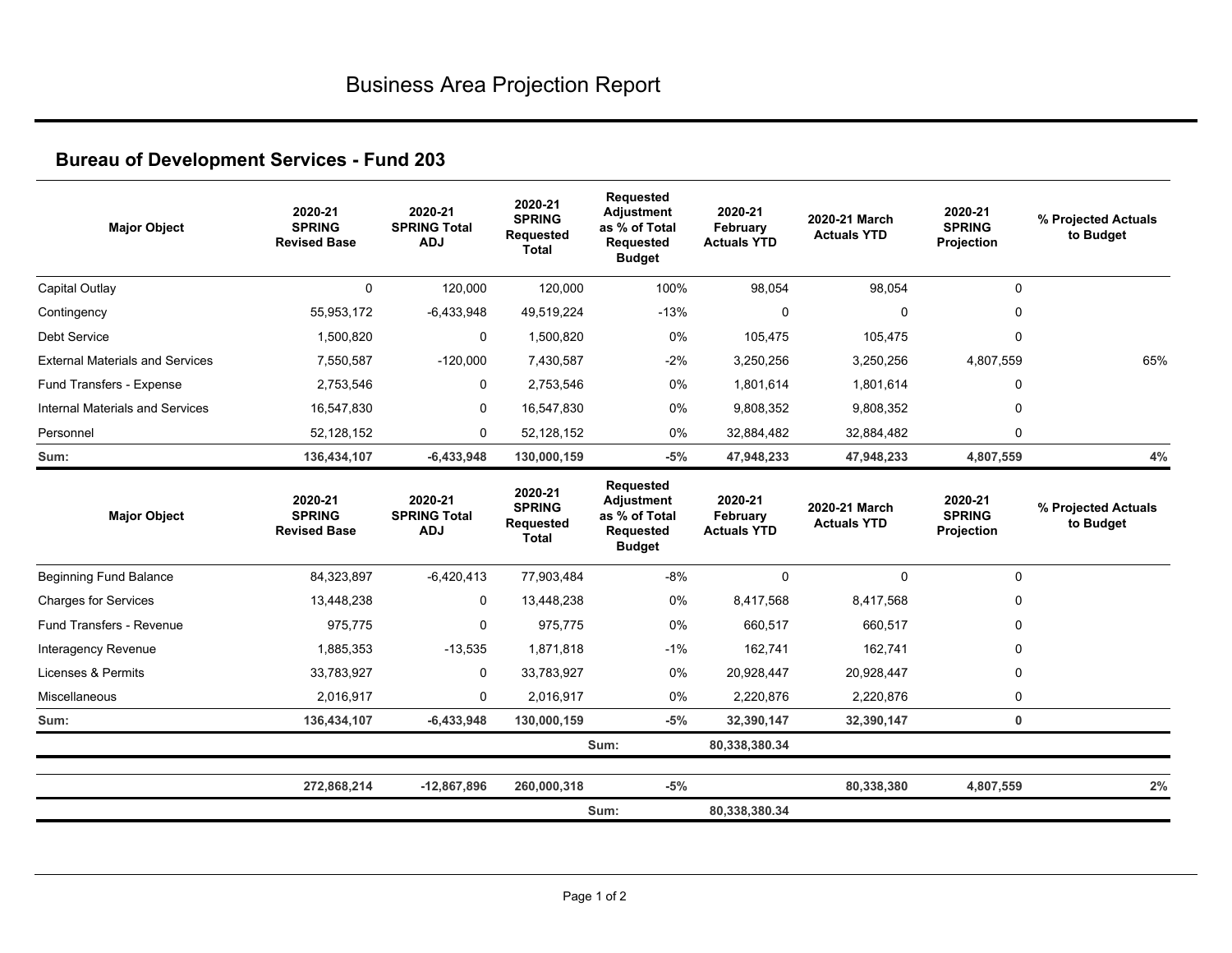### **Revenue Discussion**

BDS reduced its budgeted revenue in the FY 2020-21 Fall BMP to account for changing expectations due to COVID-19 and revenues in most major categories are expected to be close to budgeted amounts. Miscellaneous Sources revenue is projected higher than budget mostly due to higher than expected lien receipts, including interest.

### **Revenue Risks**

Due to the cyclical nature of the construction industry, BDS revenues fluctuate significantly in response to changes in demand for services. BDS engages local economists through its Financial Advisory Committee when developing revenue projections for its Requested Budget and Five-Year Financial Plan, and this committee gave support for the revenue models and programmatic growth rates developed. However, due to the current COVID-19 pandemic, revenue for the remainder of the fiscal year and beyond is highly unpredictable.

#### **Expenditure Discussion**

The difference between budgeted and projected Personal Services is due to vacant positions. The difference between budgeted and projected External Materials & Services primarily due to a freeze on all nonessential expenditures and decreased usage of contract employees.

### **Expenditure Risks**

Due COVID-19 and the Safety Net Ordinance the bureau offered voluntary expenditure reducing options such as voluntary furloughs and schedule reductions. As these measures were voluntary, staff may choose to participate or discontinue participation unexpectedly, leading to greater uncertainty to expenditure projections.

**Other Notes**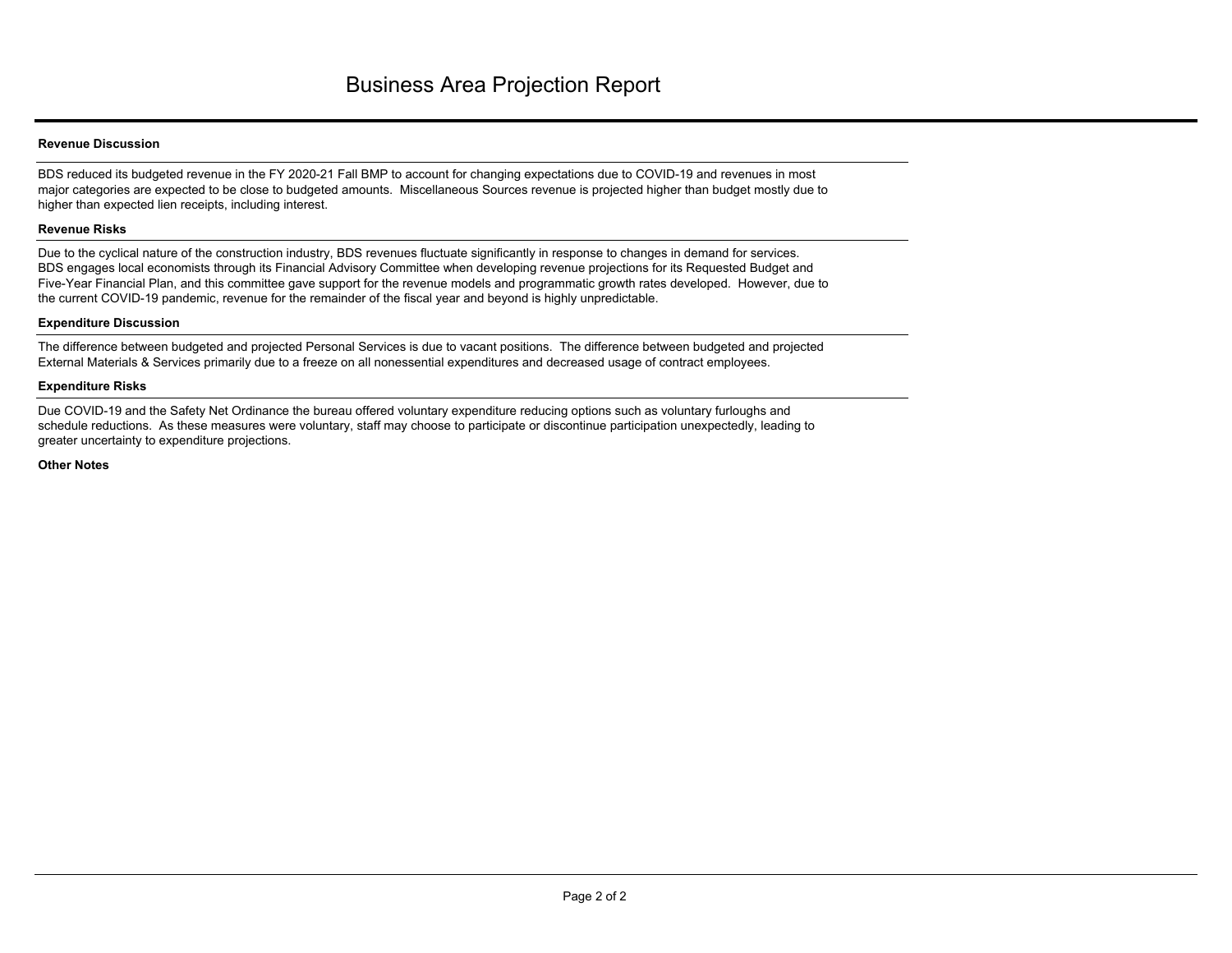### **Bureau of Development Services**

| <b>CIP Program Name</b> | 2019-20<br><b>Adopted</b><br><b>Budget</b> | 2019-20<br><b>Revised</b><br><b>Budget</b> | 2019-20<br><b>Actuals</b> | <b>PY</b><br><b>Variance</b> | <b>PY Percent</b><br>of Actuals<br>to Revised | 2020-21<br><b>Adopted</b><br><b>Budget</b> | 2020-21<br><b>SPRING</b><br><b>Requested</b><br>Total | 2020-21<br>February<br><b>Actuals</b><br>YTD | <b>Spring</b><br>Req. to<br><b>Adopted</b><br><b>Variance</b> | <b>Spring</b><br>Reg. to<br>Adopted %<br>Variance |
|-------------------------|--------------------------------------------|--------------------------------------------|---------------------------|------------------------------|-----------------------------------------------|--------------------------------------------|-------------------------------------------------------|----------------------------------------------|---------------------------------------------------------------|---------------------------------------------------|
| <b>Special Projects</b> | 5,102,648                                  | 5,027,648                                  | 4,394,833                 | $-632.815$                   | 87.41%                                        |                                            | 1,215,000                                             | 1,043,559                                    | .215,000                                                      |                                                   |
| Sum:                    | 5,102,648                                  | 5,027,648                                  | 4,394,833                 | $-632,815$                   | $-12.59\%$                                    |                                            |                                                       | 1,215,000 1,043,558.86                       | 1,215,000                                                     |                                                   |

### **Current Year Variance Description**

BDS successfully launched the core components of its technology infrastructure upgrade in FY 2019-20, which is critical in supporting the City's development review, permitting, inspections and enforcement work across multiple bureaus, including BDS, PBOT, BES, the Portland Water Bureau, Portland Fire & Rescue, and the Portland Housing Bureau. Previously known as the Portland Online Permitting System (POPS), it involves multiple software systems to manage the work and interface with the public. These projects are now complete. BDS is going through the technical process of closing out the projects in the City's accounting system.

### **Other Notes**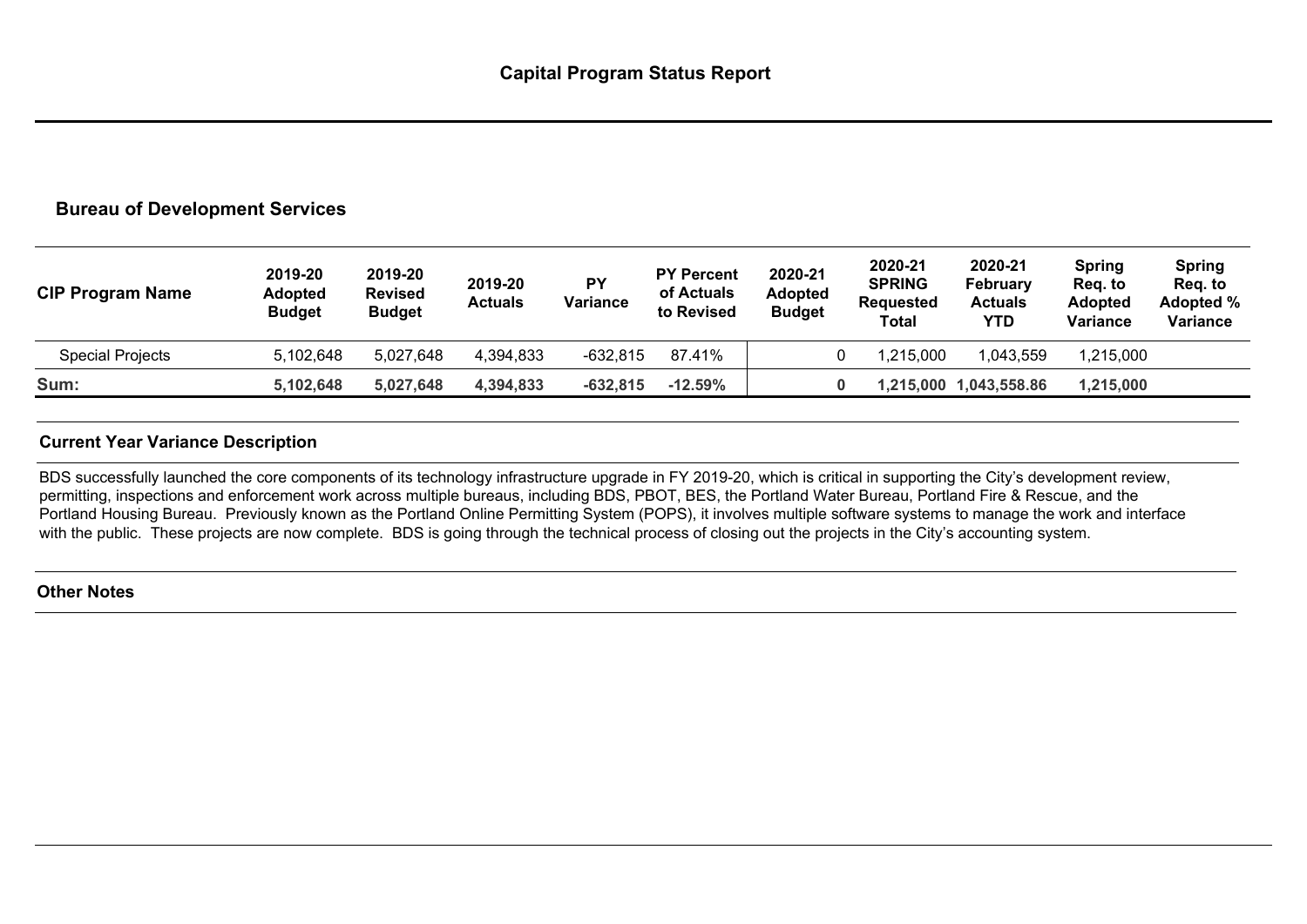| <b>Responsible Bureau</b> | <b>CIP Program Name</b> | <b>Project Code - Name</b>                         | 2020-21<br><b>Adopted</b><br><b>Budget</b> | 2020-21<br><b>Revised</b><br><b>Budget</b> | 2020-21<br>February<br><b>Actuals YTD</b> | <b>PY Variar</b> |
|---------------------------|-------------------------|----------------------------------------------------|--------------------------------------------|--------------------------------------------|-------------------------------------------|------------------|
| DS                        | <b>Special Projects</b> | S00043 - Amanda 7 & Inspections Scheduling (A7&IS) | 0                                          | $\mathbf 0$                                | 641,122                                   | $-1,221$         |
| DS                        | <b>Special Projects</b> | S00044 - Contractor App & Inspector App (CA & IA)  | 0                                          | 0                                          | 262,738                                   | 280              |
| <b>DS</b>                 | <b>Special Projects</b> | S00046 - Electronic Plan Review Phase 1 (EPR)      | $\mathbf{0}$                               | 0                                          | 11,930                                    | 61               |
| <b>DS</b>                 | <b>Special Projects</b> | S00051 - Electronic Plan Review Phase 2            | 0                                          | 0                                          | 127,769                                   | 245              |
| DS                        | <b>Special Projects</b> | S00056 - Dev Hub PDX Phase 2                       | 0                                          | 0                                          | 0                                         |                  |
|                           |                         | Sum:                                               | 0                                          |                                            | 1,043,559                                 | $-632$           |